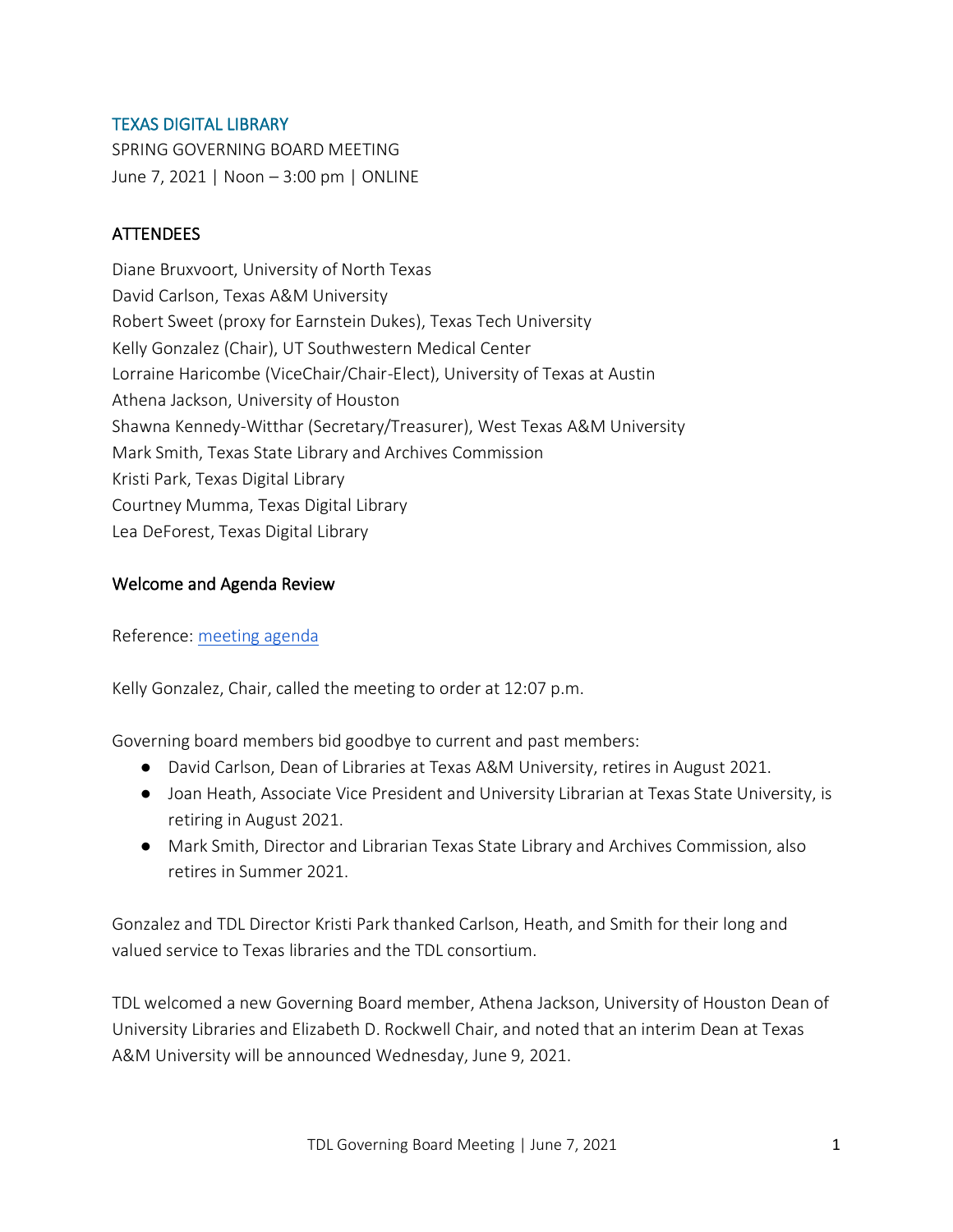# I. Approval of Spring Meeting Minutes

### Reference: [Spring meeting notes from November 10, 2020](https://utexas.box.com/s/nequd49svm9uvcuwoij9uj4gdvuan0f5)

Shawna Kennedy-Witthar, Secretary-Treasurer, asked Board members to review and approve meeting minutes from the Fall 2020 governing board meeting.

*Outcomes / action items*: Diane Bruxvoort, UNT, motioned to approve the spring meeting minutes; motion was seconded by Mark Smith, TSLAC.

*Next steps*: TDL will publish the Fall Governing Board meeting minutes in DSpace

#### II. Board Business

Kelly Gonzalez, Chair, called for a nominating committee to fill the at-large position on TDL's Governing Board which will be vacated by Gonzalez in Fall 2021.

*Outcomes / action items*: Earnstein Dukes, TTU (absent), was nominated to join the committee. Diane Bruxvoort, UNT, will also join the nominating committee.

TDL Governing Board Nominating Committee:

- Diane Bruxvoort, UNT
- Earnstein Dukes, TTU (pending confirmation)
- Courtney Mumma, TDL
- Kristi Park, TDL

*Next steps*: Robert Sweet will confirm with Earnstein Dukes and report back on her decision to join the nominating committee. TDL will convene the nominating committee and begin the election process in July 2021. The new at-large member will be announced at the Annual Member Board meeting in Fall 2021. The new Governing Board vice-chair/chair-elect will be announced at the Fall 2021 Governing Board meeting.

#### III. TDL Executive report

Reference: [Carpentries membership pilot report](https://utexas.box.com/s/mhymv8iu8b3fjmy1mkzdj1427x7irirh) and [Progress on Strategic Plan initiatives](https://utexas.box.com/s/bb9kei7eylurwxmj80ksg7bfpxbwsa1g)

Courtney Mumma, TDL Deputy Director, updated the governing board on the progress of the Carpentries membership pilot, and shared a brief thank you video from TDL members who benefitted from the train-the-trainer workshops.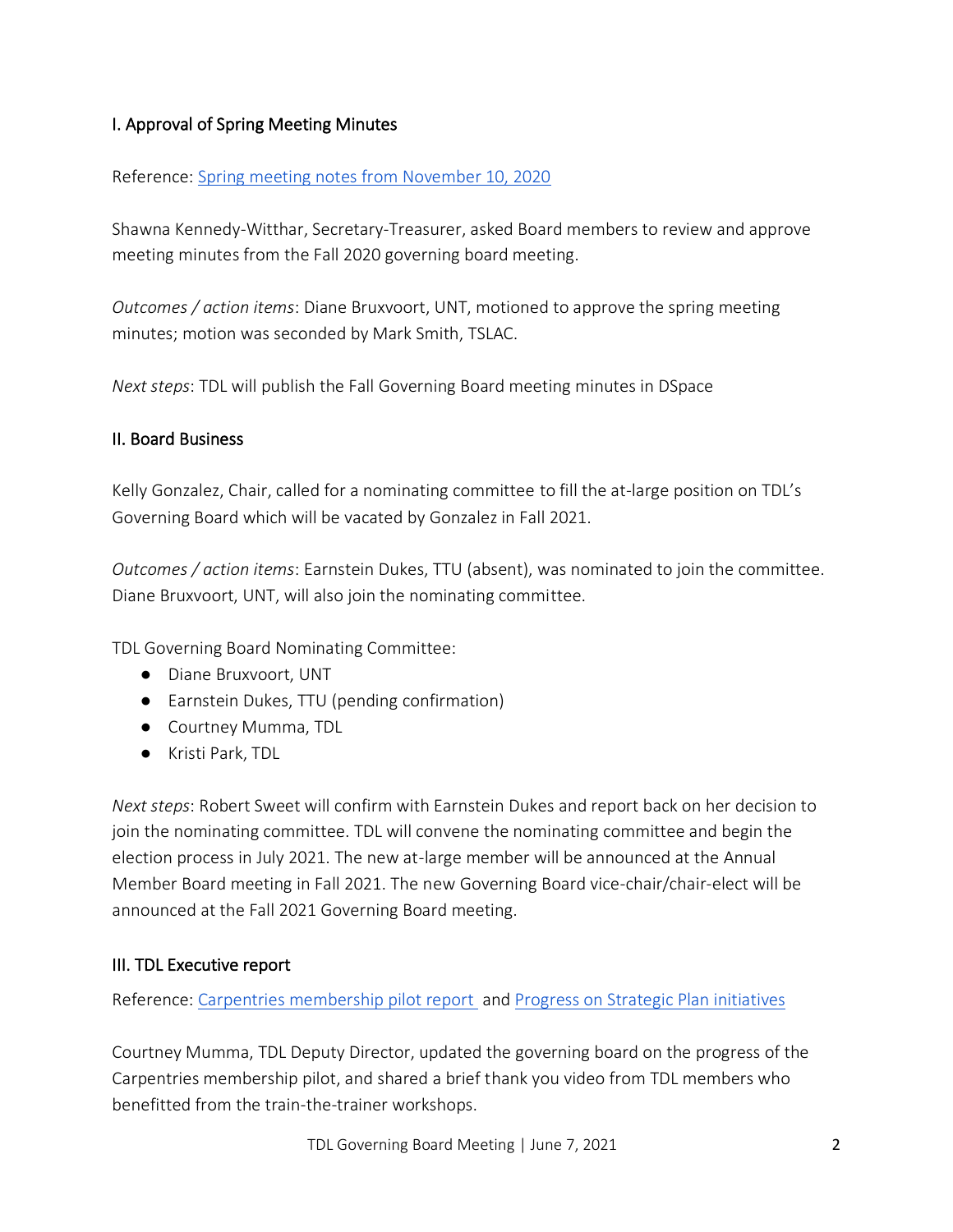Kristi Park, TDL Executive Director, provided brief status updates on progress against Year 1 Key Performance indicators (KPIs) from the TDL Strategic Plan 2020‐23. Park shared progress made on strategic plan initiatives, despite challenges and some delays, and reported growth of the consortium and a year of firsts (first out-of-state member, Arizona State; first public library, Houston Public; and first community college, Tarrant County College District). The TDL Strategic Plan including Mission and Vision Statements can be found on the TDL website at [https://www.tdl.org/governance/strategic‐plan/](https://www.tdl.org/governance/strategic%E2%80%90plan/).

*Outcomes / action items*: Lorraine Haricombe, Vice-Chair/Chair-Elect, UT, Robert Sweet, TTU, and Athena Jackson, UH, congratulated TDL on a successful year, acknowledging the increased online engagement during the pandemic, and for accomplishing substantial goals. Athena Jackson, UH, noted gaps in digital library work, namely the digital divide and being cognizant of the environmental impact of digital libraries, archives, and preservation. Kristi Park, TDL, acknowledged that TDL can add action items around the digital divide in our Anti-Racism Action plan, and that TDL has been looking for partners to work with on measuring the environmental impact of digital preservation storage.

*Next steps*: NA

#### IV. Financial Report

Reference: [Financial report FY21](https://utexas.box.com/s/qilyj1cnpuyt8dyaas1xjhu2jtp5imfy)

Kristi Park, TDL, shared that the consortium remains financially strong. TDL exceeded income estimates by a small margin and maintained a large cash reserve (approx. \$1.4 million) coming into the fiscal year. (See next section for discussion around spending down the cash reserve). Most notably, lockdown during the pandemic meant that TDL saw large savings in travel and professional development as well as marketing initiatives, and underspent the projected FY21 budget.

*Outcomes / action items*: NA

*Next steps*: NA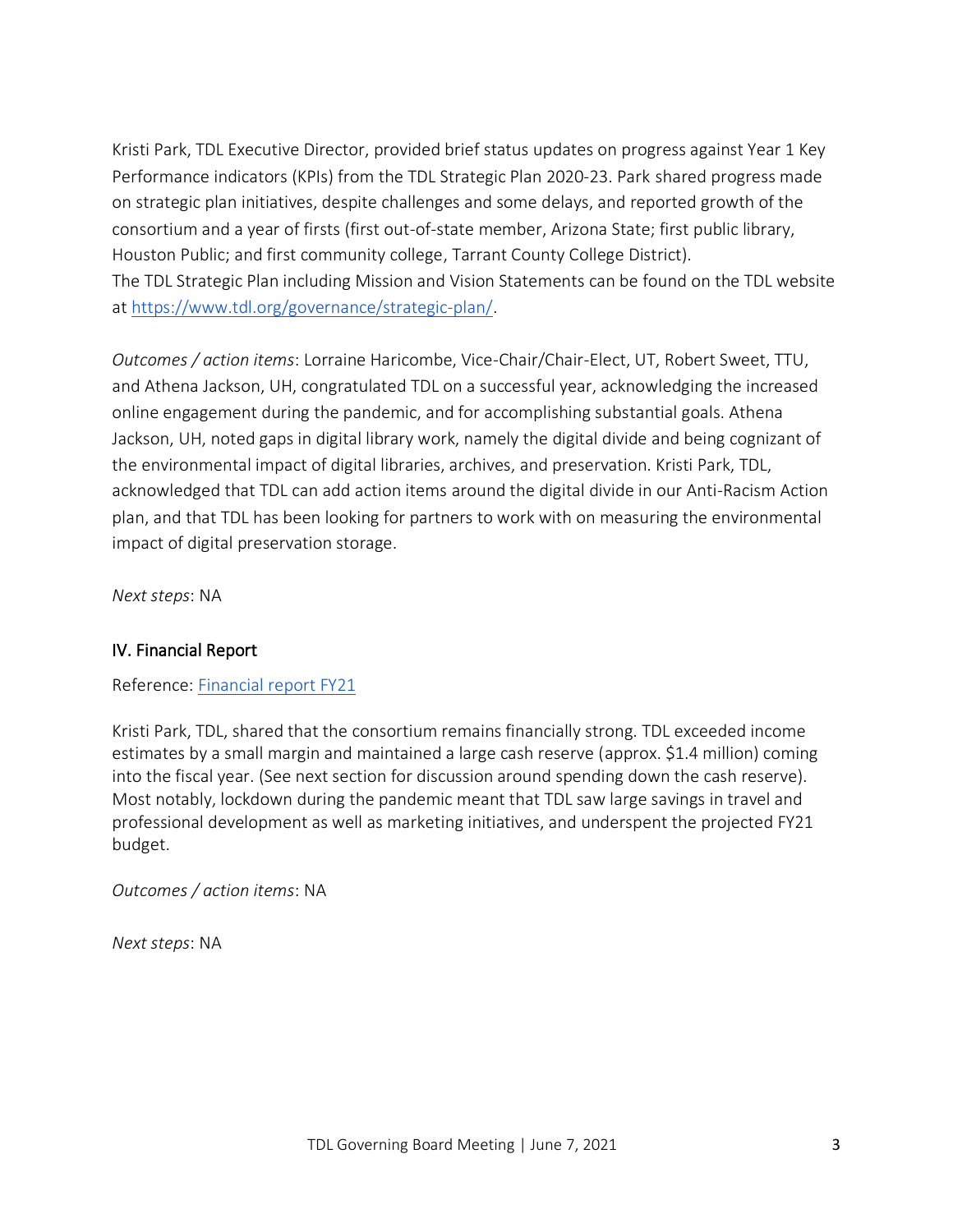# V. Financial Outlook & Strategy

### Reference: [FY22 Budget](https://utexas.box.com/s/gs63fqq9hpzsh73m1mvdlimz91vsmaeg) and [Proposals for Cash Reserve Investments](https://utexas.box.com/s/tg128jovpo8r1d1aepouvr4b230kjc46)

Kristi Park, TDL Executive Director, shared the projected budget for fiscal year 2022 (FY22) for the consortium. The budget included spending from the cash reserves, but did not include the investments proposed by the Cash Reserve Subcommittee. Park noted that the budget includes travel and marketing expenditures, as the TDL and its members anticipate the gradual resumption of in-person activities beginning in the next year.

Kelly Gonzalez, Chair, shared the Cash Reserve Subcommittee's proposals for cash reserve investments and called for a vote to approve each investment. The committee proposed the investment of between \$661,171 - \$726,171 of the TDL cash reserve over three years (FY22-24) in several priority areas aligned with the TDL Strategic Plan, including Diversity, Equity, Inclusion, and Accessibility (IDEA); metadata aggregation for the Digital Public Library of America; and the Vireo open source (OS) project sustainability planning.

Specific investments proposed were:

- Funding for three years for ARL Diversity Resident position
- Funding for two years for DPLA Coordinator position
- Funding for Accessibility review and remediation
- Funding for Vireo OS consultant

*Outcomes / action items*: Shawna Kennedy-Whittar, Secretary-Treasurer, WTAMU, moved to accept the FY22 budget. Diane Bruxvoort, UNT, seconded the motion. The board unanimously approved the FY22 budget by voice vote. Proposed cash reserve investments were voted on individually.

- Funding for ARL Diversity Resident position:
	- Lorraine Haricombe, Vice-Chair/Chair-Elect, UT, motioned to approve.
	- David Carlson, TAMU, seconded the motion.
	- Funding for ARL Diversity Resident position was unanimously approved by voice vote.
- Funding for DPLA Coordinator position:
	- Shawna Kennedy-Whittar, Secretary-Treasurer, WTAMU, motioned to approve.
	- Diane Bruxvoort, UNT, seconded the motion.
	- Funding for the DPLA Coordinator position was unanimously approved by voice vote.